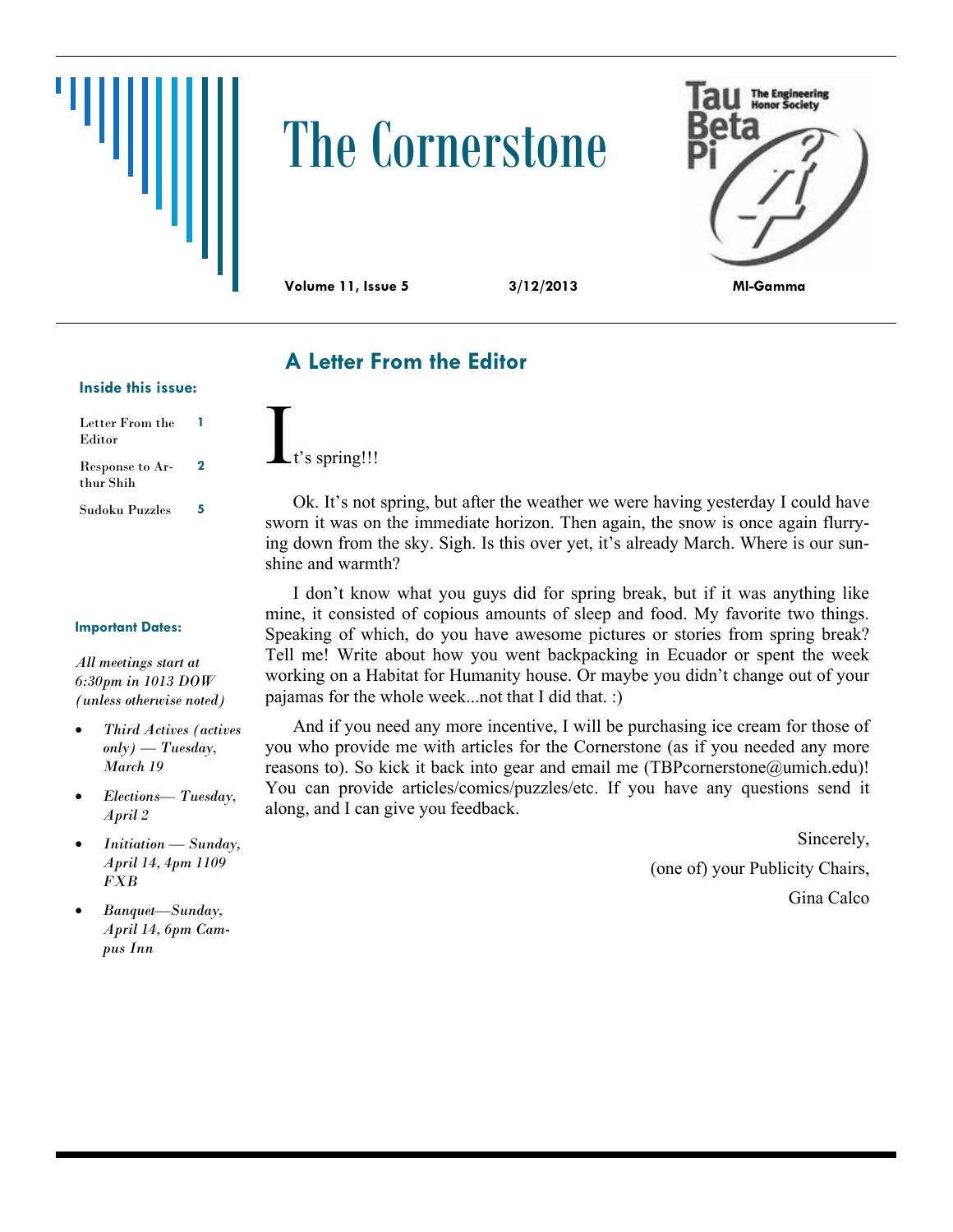## **Arthur Shih is Wrong**

### *By Eamonn Shirey*

In the last edition of the Cornerstone, our esteemed website officer, Arthur, described his experiences in explaining how airplanes fly to his younger sister. In that piece, Arthur explains how airplanes fly based on Bernoulli's Principle - that the pressure of a fluid decreases as its speed increases - and posed a challenge to the "aerospace folks" to explain the effects of compressibility on flight. You can consider this an answer to his call.

First and foremost, I feel obligated to clear something up; *planes do not fly because of the Bernoulli Principle.* Well, I mean they do, but that's only part of the story. While it is true that the air traveling above a wing will move faster than the air below it, which causes a difference in pressures, there's a lot more to flight than this. If Bernoulli was the only player in aircraft, paper airplanes wouldn't work and acrobatic aircraft couldn't fly upside-down.

When looking at the aerodynamics of flight, a person really needs to use the Navier-Stokes equations,

$$
\rho \left( \frac{\partial v}{\partial t} + v \cdot \nabla v \right) = -\nabla p + \nabla \cdot T + f
$$

which are effectively meaningless unless you know what each of the terms mean and have some experience with differential equations and tensor mathematics (for brevity's sake, I'll leave those to another discussion). Basically this is a really fancy way of writing Newton's Second Law out for a tiny bit of fluid, and no one's going to fault Arthur for neglecting it during his family-vacation-inspired discussion of aerodynamics. Nor is any reasonable aerospace student going to expect you to draw this on a cocktail napkin anytime someone asks you how planes fly.

We do humbly request, however, that your first response to that most common question is a firm "It's really complicated" before going into the simplified physics. The most important phenomenon behind flight is the conservation of momentum. If you look at a wing traveling through the air, you'll notice that it is oriented in a way that pushes the air downward. We know that when a wing pushes air down, that air pushes the wing up. That's what we call lift, and it's what lets planes fly.



As to Arthur's question of how air's compressibility comes into play, the effects aren't really negligible. But given the space here, let's just leave it at "it's complicated."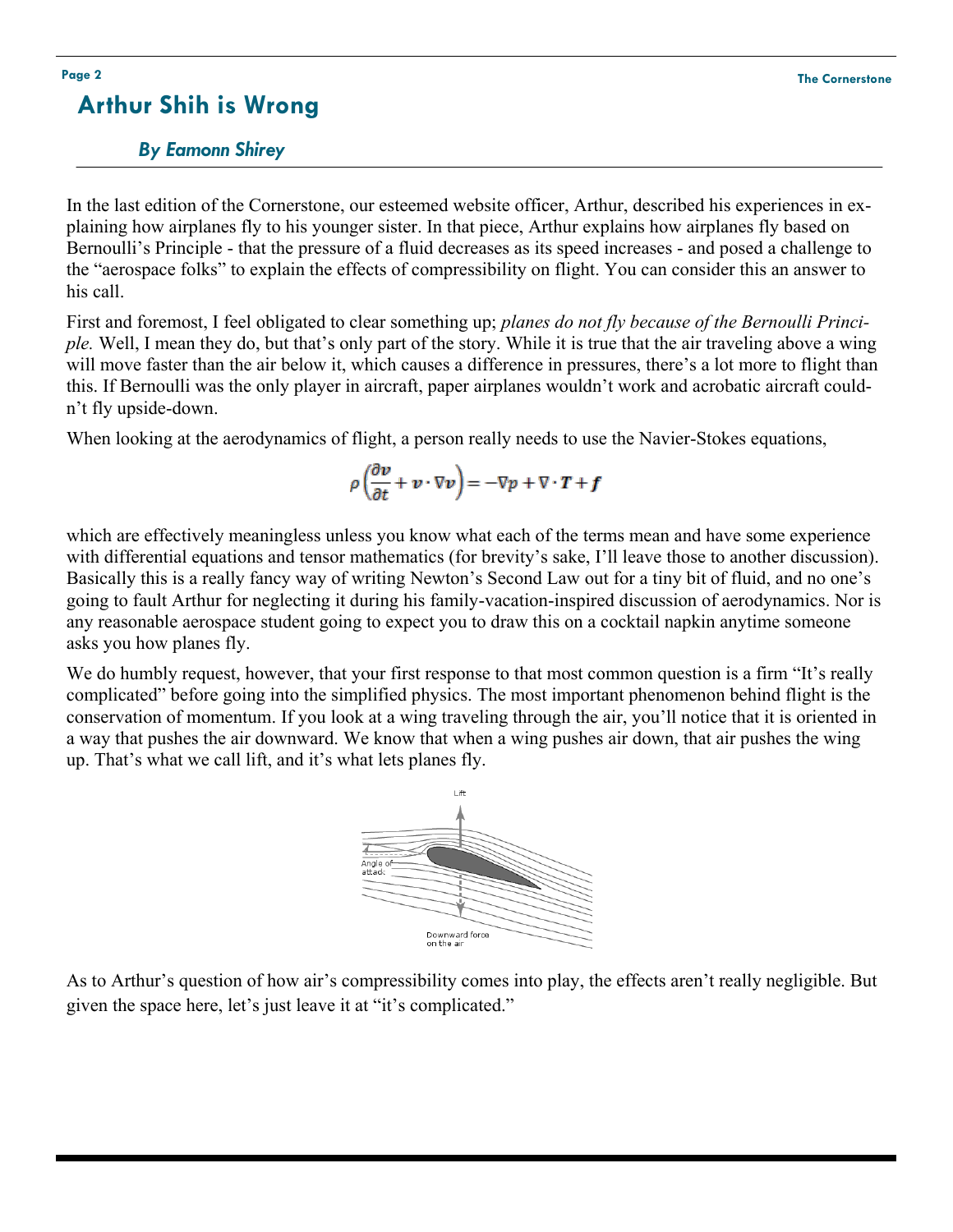**Volume 11, Issue 5** 

## *Sudoku Puzzles*

| $\overline{\mathbf{4}}$ |                         |                  |                         |   | $\overline{\mathbf{c}}$ | $\mathbf{1}$ |   |                         |
|-------------------------|-------------------------|------------------|-------------------------|---|-------------------------|--------------|---|-------------------------|
|                         | 7                       | $\boldsymbol{2}$ | $\overline{\mathbf{4}}$ |   |                         |              | 9 |                         |
| 8                       | $\overline{\mathbf{3}}$ |                  | $\mathbf 1$             |   |                         |              |   | 7                       |
|                         |                         |                  |                         | 3 | 1                       | 7            | 5 |                         |
|                         |                         | 3                |                         |   | 5                       |              |   |                         |
| 7                       |                         |                  |                         |   |                         |              |   | $\overline{\mathbf{4}}$ |
|                         | 9                       | 8                |                         |   |                         |              | 6 |                         |
| 5                       | 1                       | 7                | 9                       | 6 |                         |              |   |                         |
| $\overline{\mathbf{6}}$ |                         |                  | 8                       |   |                         |              |   |                         |



| $\mathbf{1}$            |   | 6                       |                         | 7                |   |   | $\boldsymbol{2}$ | 9                |
|-------------------------|---|-------------------------|-------------------------|------------------|---|---|------------------|------------------|
| 5                       |   | $\overline{7}$          |                         |                  |   | 1 |                  |                  |
| $\overline{\mathbf{8}}$ |   | 3                       |                         |                  |   | 6 |                  |                  |
| $\frac{1}{3}$           |   |                         | 6                       |                  | 4 |   |                  | $\boldsymbol{2}$ |
|                         |   |                         |                         |                  |   |   | $\boldsymbol{4}$ |                  |
|                         | 8 | $\overline{\mathbf{4}}$ | $\mathbf{1}$            | $\boldsymbol{2}$ |   |   |                  | 6                |
|                         | 1 |                         | 4                       |                  |   |   | 8                | 3                |
| $\boldsymbol{2}$        |   |                         | 8                       |                  |   |   |                  |                  |
|                         |   |                         | $\overline{\mathbf{c}}$ |                  | 5 |   |                  |                  |